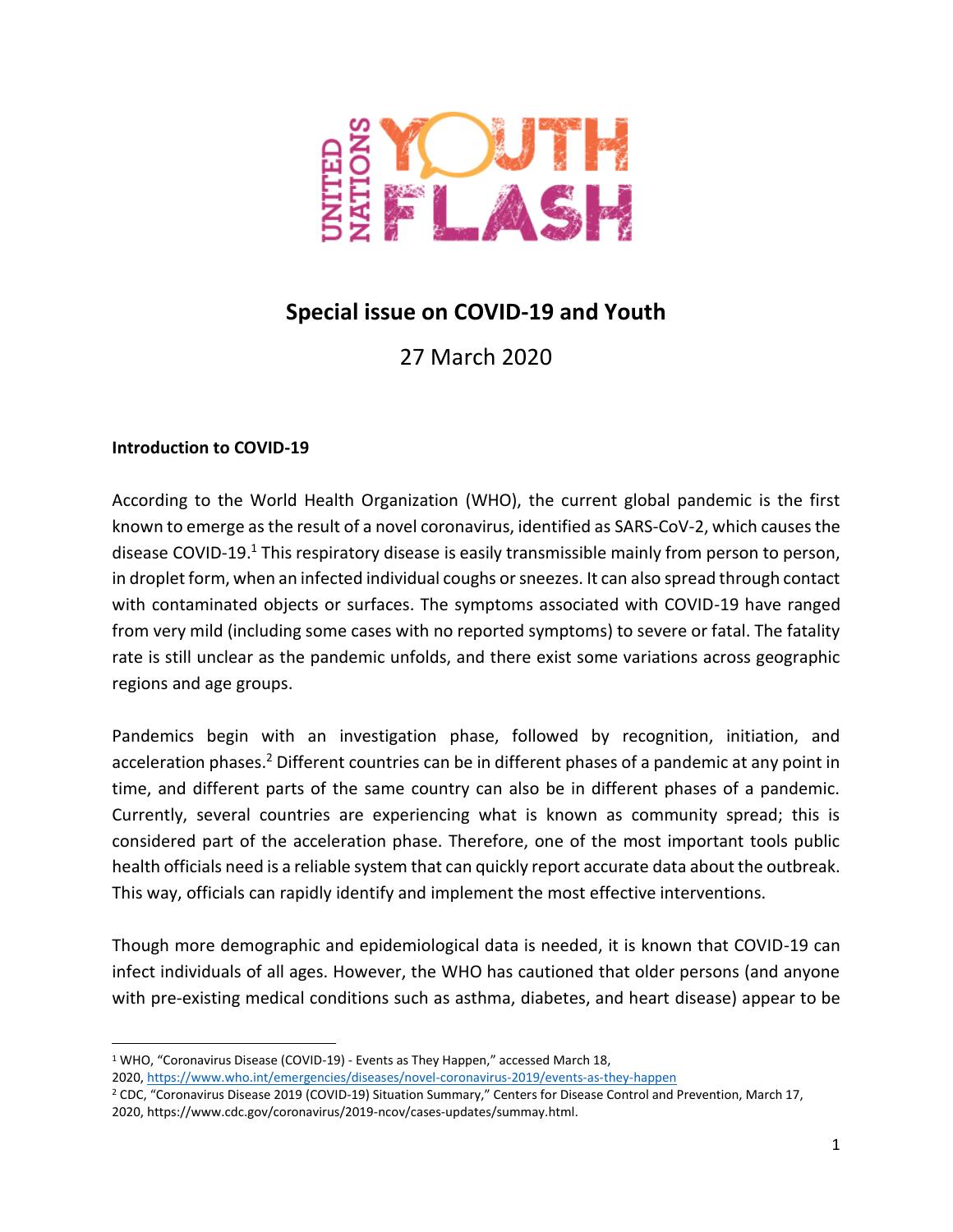more vulnerable to severe illness. In addition, health experts are alerting the public to the possibility that this illness can also hit some populations with substance use disorders particularly hard.<sup>3</sup> This is due to the fact that the virus attacks the lungs; COVID-19 could be an especially serious threat to tobacco smokers or vapers.<sup>4</sup> Although young, healthy individuals typically have a more robust immune system than the elderly, the WHO encourages everyone, including youth, to take extra precautions to avoid infection and transmission: Washing hands regularly, keeping a social distance from others, and staying home when sick.

Social distancing is vital, not only to decrease spread but also to limit a surge in cases whereby hospitals exceed their capacity to treat those gravely ill. That's why many governments have called on youth to embrace the effort to protect themselves and the overall population. Youth are also in a position to help those who are most vulnerable, and to aid in increasing public health social awareness campaigns among their communities. **Thus, youth are critical and part of the active plan to limit the virus's spread and its impact on public health, society**, **and the economy at large.** 

### **Socio-Economic Impacts**

Already, the global COVID-19 pandemic has led to severe economic and labour market shocks. With an estimated rise between 5.3 and 24.7 million in the number of those unemployed globally,<sup>5</sup> the impact on youth employment is likely to be severe given that youth (15-24) are already 3 times more likely to be unemployed than adults.<sup>6</sup> Furthermore, COVID-19-related shocks to the labour market are likely to impact the quality of jobs for young people, be it in the form of zero-hour contracts, informal employment, etc. Such forms of employment are markedly more common among youth as 77 percent of employed young people hold informal jobs while 126 million are extreme and moderate working poor worldwide.<sup>2</sup> Importantly, the impact on the quality and quantity of jobs will likely disproportionately affect young people engaged in the service sector and/or performing manual routine jobs. Young people with these jobs are also at risk for experiencing heightened health-related hazards because they cannot work remotely.

Measures to ease the financial burden of youth have taken multiple forms thus far, but they are

<sup>&</sup>lt;sup>3</sup> National Institute on Drug Abuse, "COVID-19: Potential Implications for Individuals with Substance Use Disorders," March 12, 2020, https://www.drugabuse.gov/about-nida/noras-blog/2020/03/COVID-19-potential-implications-individuals-substanceuse-disorders.

<sup>4</sup> *Ibid.*

<sup>&</sup>lt;sup>5</sup> ILO (2020), 'COVID-19 and the world of work: Impacts and responses

<sup>&</sup>lt;sup>6</sup> ILO, Global Employment Trends for Youth 2020, p.13, <u>[https://www.ilo.org/wcmsp5/groups/public/---dgreports/---dcomm/---](https://www.ilo.org/wcmsp5/groups/public/---dgreports/---dcomm/---publ/documents/publication/wcms_737648.pdf)</u> [publ/documents/publication/wcms\\_737648.pdf](https://www.ilo.org/wcmsp5/groups/public/---dgreports/---dcomm/---publ/documents/publication/wcms_737648.pdf)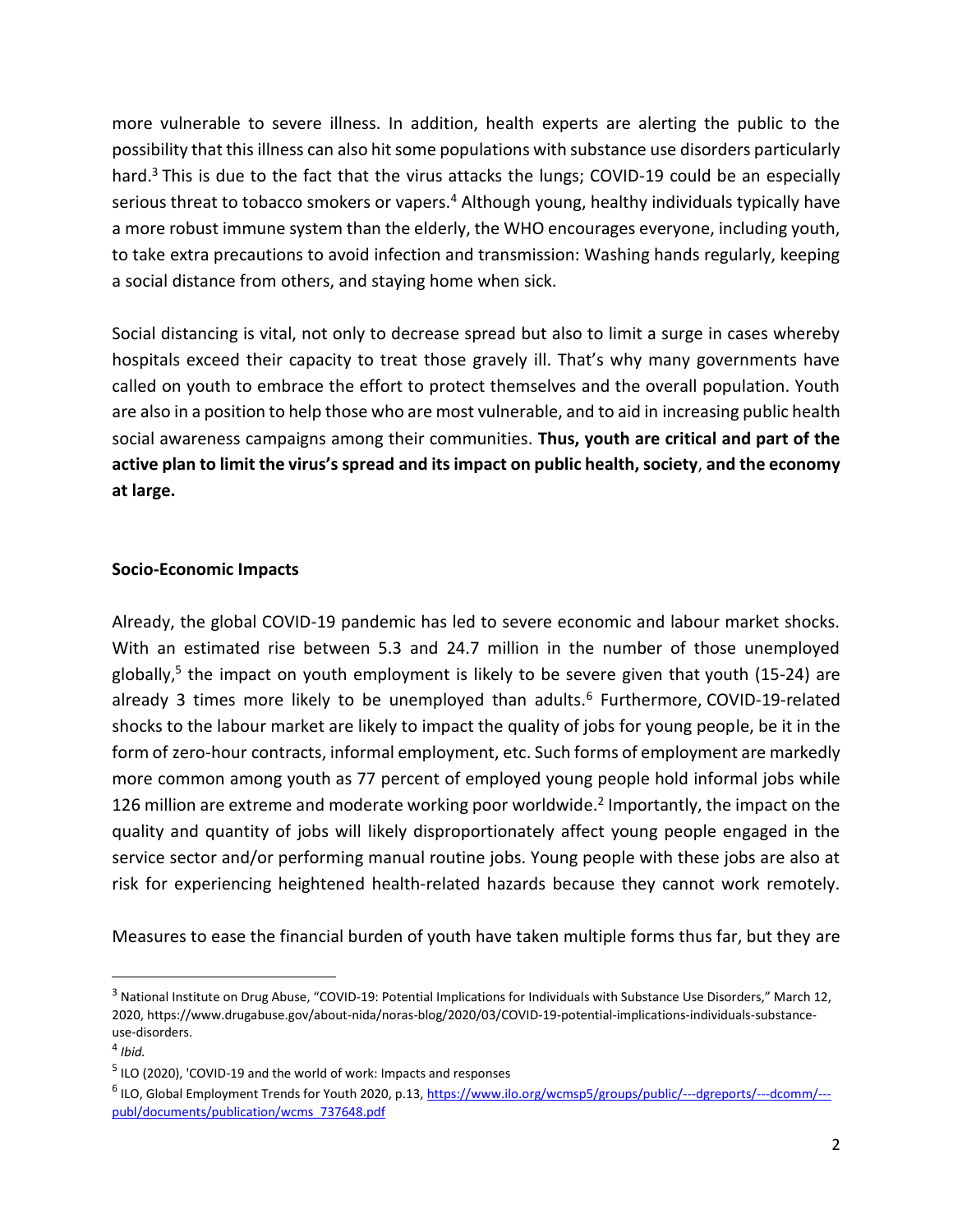not enough to address the full breadth of the pandemic. From changes to statutory sick pay to tax deferrals, company loans, cash bonuses, and more, the measures the world is taking encompass working populations as a singular group and need to be further expanded. China's actions, for instance, only reflect the uncertainty surrounding the duration of the pandemic with all measures in effect up to 3 months after its resolution. Subsequent outbreaks around the world primarily address changes to income support schemes. Across all measures reported so far, a universality exists: Their temporality. Whilst short-term financial support is needed, the differing levels of impact and a long-term strategy should be considered. For example, promoting a narrative of opportunity may ease the transition into a post-pandemic economy; to learn how to engage youths in a work culture in flux is just one way to work toward increasing the economy's resilience.

The global COVID-19 pandemic is also having an unprecedented impact on education systems all over the world with far-reaching social consequences. According to UNESCO, 165 countries have so far (as of March 27) implemented nationwide closures of educational institutions, and several more have implemented localized ones, in total affecting 1.52 billion of children and youth. This number represents over 87 percent of all enrolled learners and is expected to increase further as the pandemic spreads and more countries enforce nationwide closures.<sup>7</sup> Moreover, the duration of these closures is highly uncertain.

The situation can be expected to have severe consequences in terms of interrupting learning, compromising nutrition, and elevating drop-out rates. In particular, the closures are disproportionately impacting disadvantaged and underprivileged children and youth who have fewer educational opportunities outside of school, a lack of access to remote learning tools and the Internet, and rely on free or discounted school meals for healthy nutrition. With protracted closures, it will become a challenge to ensure that students return to school once reopened. To alleviate the situation, governments should ensure there is continuity in learning by promoting high-tech, low-tech and no-tech solutions, focusing in particular on reaching vulnerable groups.<sup>8</sup> In addition, international cooperation to share best practices on effective responses will be instrumental.

<sup>7</sup> UNESCO "COVID-19 Educational Disruption and Response" [https://en.unesco.org/themes/education](https://en.unesco.org/themes/education-emergencies/coronavirus-school-closures)[emergencies/coronavirus-school-closures](https://en.unesco.org/themes/education-emergencies/coronavirus-school-closures)

<sup>&</sup>lt;sup>8</sup> UNESCO "Half of world's student population not attending school: UNESCO launches global coalition to accelerate deployment of remote learning solutions" [https://en.unesco.org/news/half-worlds-student-population-not-attending-school](https://en.unesco.org/news/half-worlds-student-population-not-attending-school-unesco-launches-global-coalition-accelerate)[unesco-launches-global-coalition-accelerate](https://en.unesco.org/news/half-worlds-student-population-not-attending-school-unesco-launches-global-coalition-accelerate)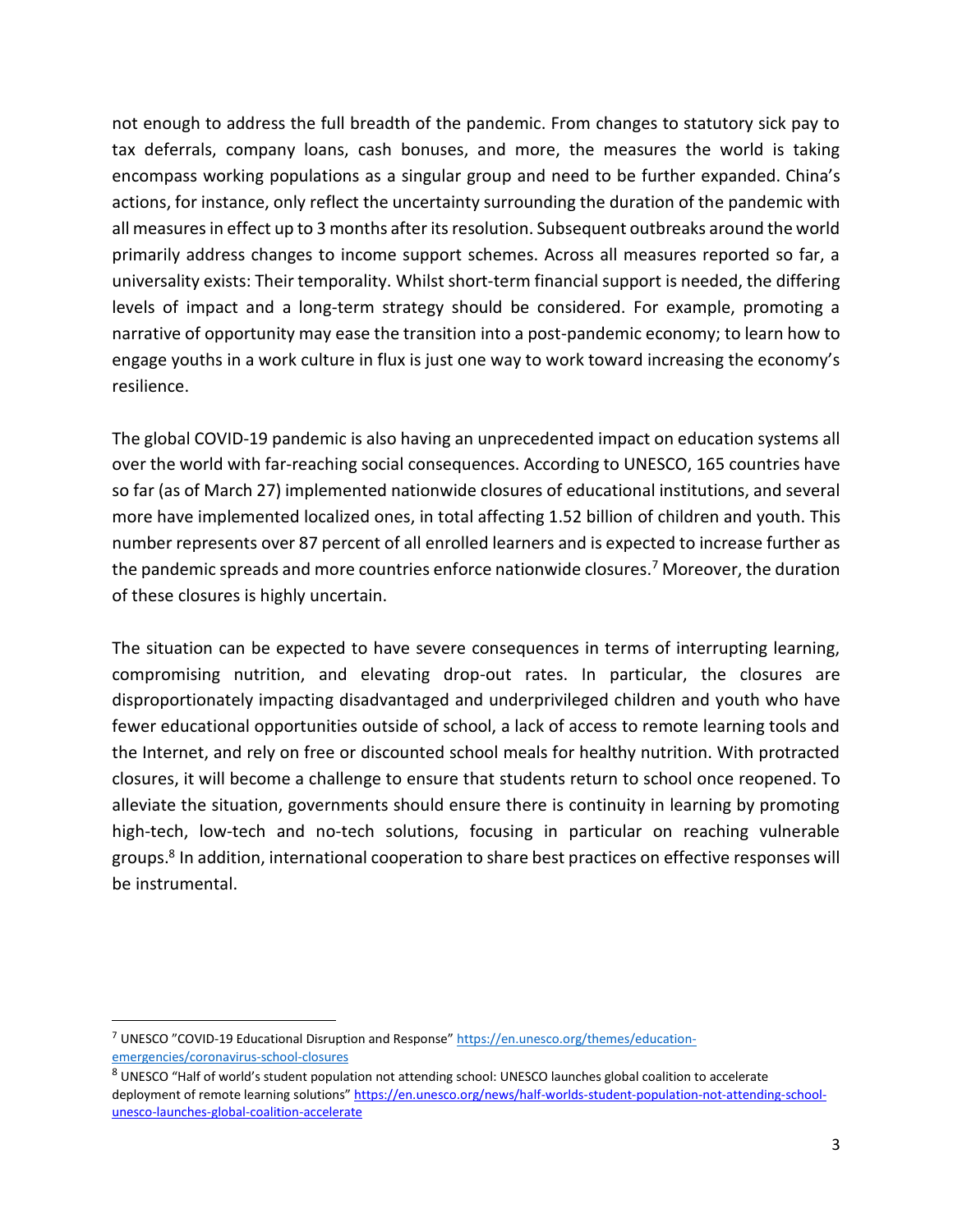Another area of impact is on **young migrants**. Given 70 percent of all international migrants are below 30 years of age globally<sup>9</sup> and in 2019, 38 million international migrants were below the age of 20 years, $10$  epidemics such as COVID-19 are likely to disproportionately affect this population. Furthermore, out of about 100 countries affected by COVID-19, 34 have a refugee population of more than 20,000 who are at very high risk<sup>11</sup> as they often live in precarious living conditions. This group gets left behind in the provision of healthcare when national systems' capacities are overstretched due to COVID-19. There is also a risk COVID-19 may further stigmatise migrants or increase xenophobia and racism, which in turn may further affect the ability of young migrants to receive healthcare and maintain their livelihoods.

#### **Social Policy Responses to COVID-19**

Whilst the public health response to COVID-19 is ongoing, a number of other social policy responses are also necessary as the crisis of COVID-19 expands to socioeconomic spheres of life. Social protection systems are one major way in which governments aim to mitigate some of the impacts that COVID-19 is having on people's wellbeing and livelihoods.

However, access to social protection varies significantly depending on a person's background, including age, and this can further exacerbate vulnerabilities of young people. Too often, the specific needs of young people, stemming from this unique transition period between childhood and adulthood, are not properly considered in social protection systems. This includes young people who miss out on child- or family-based social protection systems but do not yet have access to employment-based social protection. These gaps in access can adversely impact young people's lives and generate negative consequences that can be felt in the long term and even spill over across generations.

In the current COVID-19 pandemic, inclusive social protection is even more vital to protect young people who are already, in normal times, at a higher economic and social risk. Because young people are disproportionately affected by unemployment, the COVID-19 pandemic will likely drastically increase unemployed youth, a population already overrepresented in the informal economy (around three quarters of young workers are in informal employment around the

<sup>&</sup>lt;sup>9</sup> 2019 International Migration and Displacement Trends and Policies Report to the

G20 <https://www.oecd.org/migration/mig/G20-migration-and-displacement-trends-and-policies-report-2019.pdf> <sup>10</sup> UN DESA (2019), International Migration 2019 Report, New York

<sup>11</sup> UNCHR *The Refugee Brief* (blog), March 11, 2020, [https://www.unhcr.org/refugeebrief/the-refugee-brief-11-march-2020/.](https://www.unhcr.org/refugeebrief/the-refugee-brief-11-march-2020/)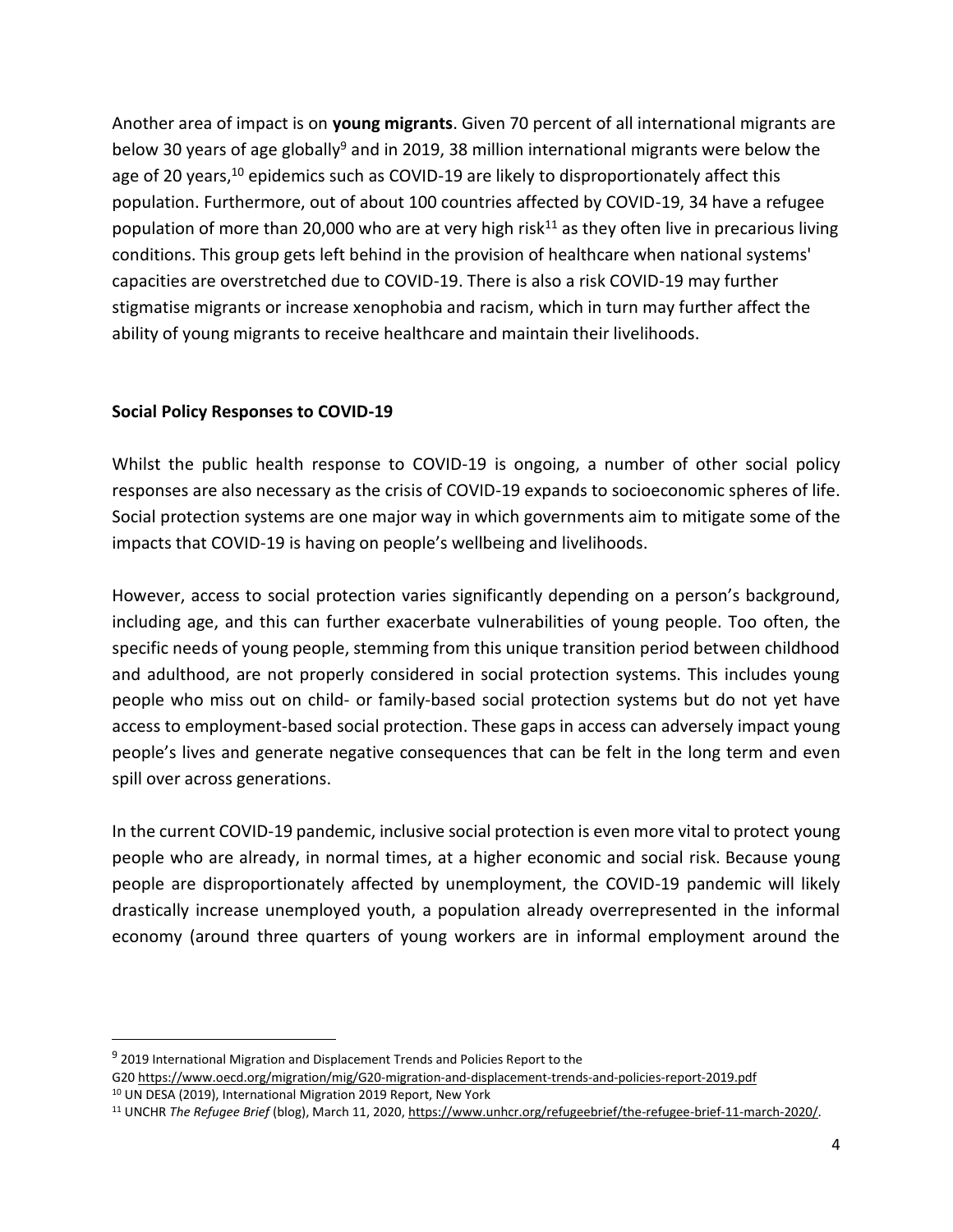world).<sup>12</sup> As many social insurance programmes are linked to formal employment, that leaves many young people, especially young women, underserved or unserved.

The labour market disadvantages faced by young people also affect their access to other social protection schemes like health insurance. Many young people in countries where universal health coverage is *not* available are either unemployed, informally employed, or among the working poor. As such, they have neither health insurance nor the means to cover additional health-related expenses. Therefore, a large portion of young people will not have access to health care and services necessary to treat and prevent COVID-19. Moreover, homeless and unbanked youth are at even greater risk and must be included in national social protection systems.

As member states initiate emergency fiscal measures to expand social protection as a response to COVID-19, it will be important to ensure that their system includes all youth in their social protection measures.

#### **Youth Responses to COVID-19**

COVID-19 affects all segments of the population, with young people playing a key role in the management of this outbreak and the recovery following the outbreak. Though much is still unknown on how the disease affects young people, governments are mandated in the World Programme of Action for Youth (WPAY) to ensure their services meet the needs of young people. In these circumstances, it is important to ensure that youth are heard alongside other community and patient voices in the rollout of health and non-health interventions in response to COVID-19.

Building up the capacity of youth to be able to make their own decisions on health and to take responsibility for health is also a key element of WPAY. In this context, health education, public health promotion, and evidence-based information are critical in combating the spread and effects of COVID-19, especially to challenge the spread of disinformation online. The role of governments as well as youth organisations and community groups will be essential to ensure that trustworthy public health information is disseminated. Young people themselves are also utilising online technologies to spread public health information in engaging ways such as videos to promote effective handwashing or explain how social distancing can save lives.

<sup>&</sup>lt;sup>12</sup> UN DESA, World Economic Situation and Prospects, April 2019 briefing, no 123.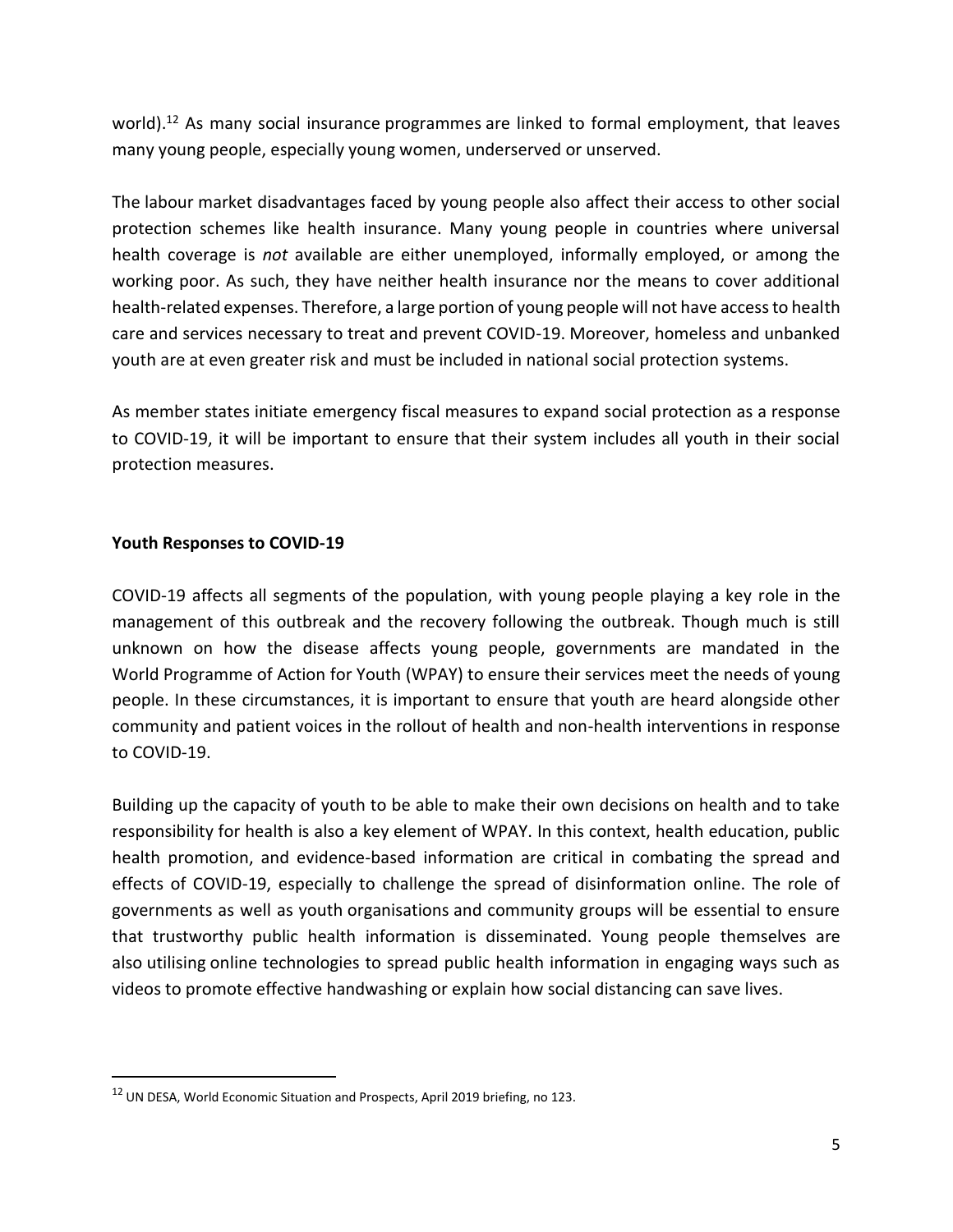Young innovators are already responding to the virus through social impact innovation. Around the world, a number of initiatives are being developed to leverage young people's efforts to generate and deliver support to at-risk populations or populations affected by the pandemic. Whilst most of these initiatives are on a voluntary basis (e.g. young people offering to shop for and deliver food to elders or at-risk people), they can also take the shape of social enterprises. Many youth-driven technology innovation hubs are supporting startups to develop effective solutions to address COVID-19. For example, CcHUB (an open living lab and pre-incubation space) in Nigeria is offering to provide financial, research and design support for projects related to COVID-19.

#### **Conclusions and Recommendations**

In a little over 3 months, COVID-19 has morphed from a small outbreak to a pandemic, which the WHO deems a public health emergency of international concern and a socioeconomic crisis affecting everyone. Whilst epidemiologists are still analysing the devastating health impacts on young people and their families, indicators suggest there will be widespread economic and social impacts on their communities and economies. Governments and the UN System must understand and anticipate these impacts so the worst effects of this crisis can be avoided.

The priority remains a vigorous and global public health response that interrupts transmissions and provides effective care and treatment for those who are positive. In this effort, youth can play a key role in supporting the public health response by taking responsibility for their health based on the best available evidence and information.

However, the economic and social impacts also present challenges for Member States. Young people are already disproportionately unemployed. And for those who are employed, many work in the informal economy, gig economy, on precarious contracts or in service sectors of the economy that are likely to be severely affected. More than one billion youth are now no longer physically in school. Vulnerable youth such as migrants or homeless may fare even worse. This could lead to unprecedented levels of unemployed youth and education or training requiring robust social protection expansions.

Overall, the COVID-19 pandemic calls for global solutions and intergenerational solidarity, and for innovative, inclusive policy solutions. The Sustainable Development Goals will be more important than ever in accelerating the response and recovery of this epidemic  $-$  as well as build the resilience and "social immunity" that the world needs to combat the next pandemic. The